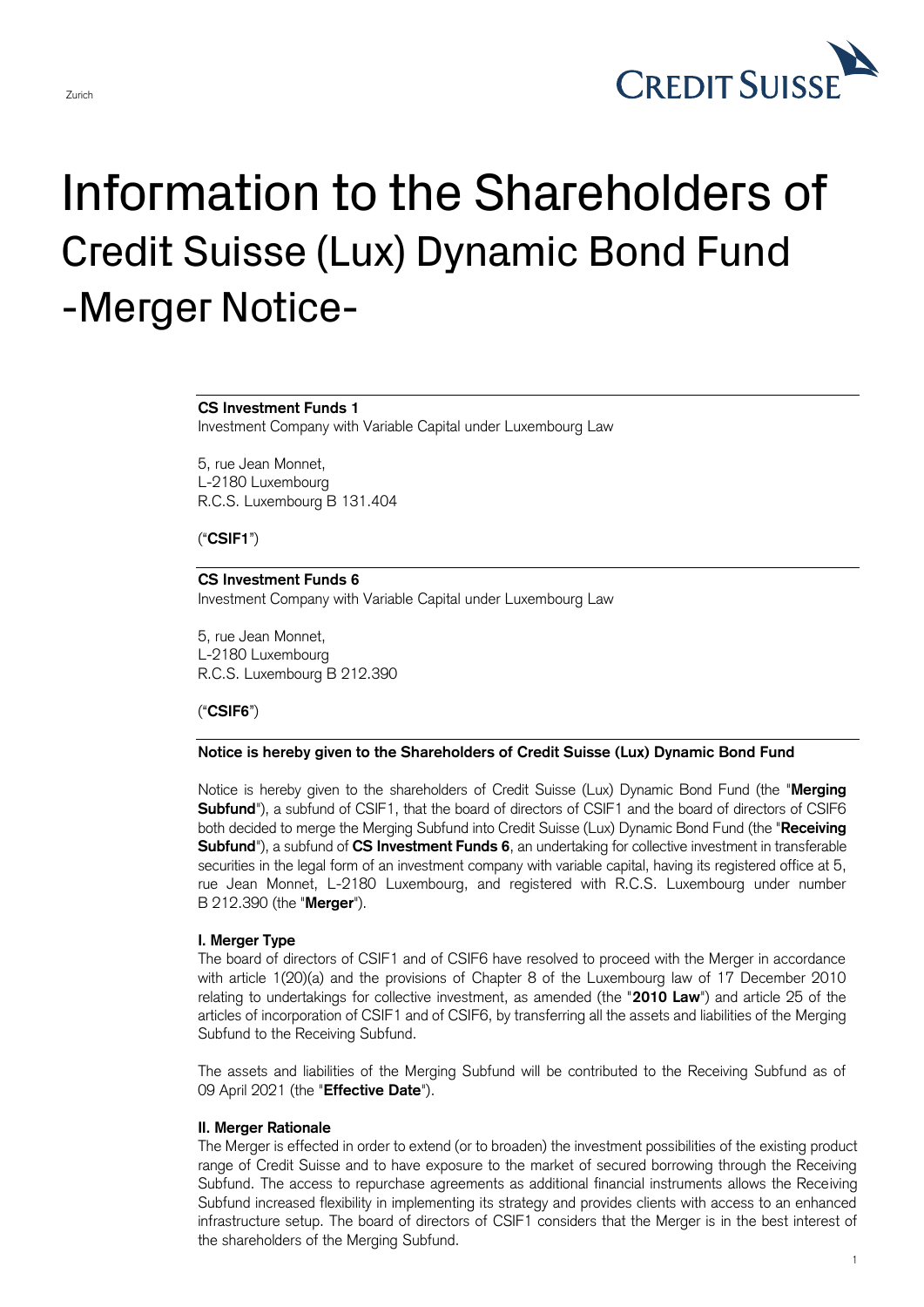# **III. Impact of the Merger**

 *Impact of the Merger on the shareholders of the Receiving Subfund*  Since the Receiving Subfund has been created in view of the Merger, there will be no shareholders invested

in the Receiving Subfund prior to the Merger that would be impacted by the Merger.

# *Impact of the Merger on the shareholders of the Merging Subfund*

 The Merger will ensure that the assets of the Merging Subfund can be managed more efficiently. The impact on the shareholders of the Merging Subfund as a result of the Merger will be limited given the relative similarities between the Merging Subfund and the Receiving Subfund.

 In exchange for the transfer of the assets and liabilities of the Merging Subfund, the Receiving Subfund shall issue shares without charge, and the shareholders currently holding shares in the Merging Subfund will receive shares in the Receiving Subfund, as indicated in the table further below.

| <b>Merging Subfund</b>                                        |                            |                    |                                 |                                          |                    |                                                               | <b>Receiving Subfund</b>            |                            |                        |                                 |                                          |                      |                                              |
|---------------------------------------------------------------|----------------------------|--------------------|---------------------------------|------------------------------------------|--------------------|---------------------------------------------------------------|-------------------------------------|----------------------------|------------------------|---------------------------------|------------------------------------------|----------------------|----------------------------------------------|
| CS Investment Funds 1 - Credit Suisse (Lux) Dynamic Bond Fund |                            |                    |                                 |                                          |                    | CS Investment Funds 6 - Credit Suisse (Lux) Dynamic Bond Fund |                                     |                            |                        |                                 |                                          |                      |                                              |
| <b>Share Class</b><br>(Currency)                              | Type<br>$\circ$ f<br>Share | Minimum<br>Holding | Maxi-<br>mum<br>Sales<br>Charge | Maximum<br>Manage-<br>ment Fee<br>(p.a.) | Ongoing<br>Charges | Synthetic<br>Risk and<br>Reward<br>Indicator                  | Share<br><b>Class</b><br>(Currency) | Type<br>$\circ$ f<br>Share | Minimu<br>m<br>Holding | Maxi-<br>mum<br>Sales<br>Charge | Maximum<br>Manage-<br>ment Fee<br>(p.a.) | Ongoing<br>Charges** | Synthetic<br>Risk and<br>Reward<br>Indicator |
| $B$ (USD)                                                     | <b>ACC</b>                 | n/a                | 5.00%                           | 1.20%                                    | 1.11%              | 6                                                             | $B$ (USD)                           | <b>ACC</b>                 | n/a                    | 5.00%                           | 1.20%                                    | 1.11%                | 6                                            |
| <b>BH</b> (CHF)                                               | <b>ACC</b>                 | n/a                | 5.00%                           | 1.20%                                    | 1.19%              | 6                                                             | <b>BH</b> (CHF)                     | <b>ACC</b>                 | n/a                    | 5.00%                           | 1.20%                                    | 1.19%                | 6                                            |
| <b>BH</b> (EUR)                                               | ACC                        | n/a                | 5.00%                           | 1.20%                                    | 1.19%              | 6                                                             | <b>BH</b> (EUR)                     | <b>ACC</b>                 | n/a                    | 5.00%                           | 1.20%                                    | 1.19%                | 6                                            |
| <b>CBH</b> (EUR)                                              | <b>ACC</b>                 | n/a                | n/a                             | 1.20%                                    | 1.69%              | 6                                                             | <b>CBH (EUR)</b>                    | <b>ACC</b>                 | n/a                    | n/a                             | 1.20%                                    | 1.69%                | 6                                            |
| DAP (USD)                                                     | D                          | n/a                | n/a                             | n/a                                      | 0.12%              | 6                                                             | DAP (USD)                           | D                          | n/a                    | n/a                             | n/a                                      | 0.12%                | 6                                            |
| <b>DBP</b> (USD)                                              | <b>ACC</b>                 | n/a                | n/a                             | n/a                                      | 0.12%              | 6                                                             | <b>DBP</b> (USD)                    | <b>ACC</b>                 | n/a                    | n/a                             | n/a                                      | 0.12%                | 6                                            |
| $EB$ (USD)                                                    | ACC                        | n/a                | 3.00%                           | 0.60%                                    | 0.63%              | 6                                                             | $EB$ (USD)                          | <b>ACC</b>                 | n/a                    | 3.00%                           | 0.60%                                    | 0.63%                | 6                                            |
| EBH (CHF)                                                     | ACC                        | n/a                | 3.00%                           | 0.60%                                    | 0.70%              | 6                                                             | <b>EBH</b> (CHF)                    | <b>ACC</b>                 | n/a                    | 3.00%                           | 0.60%                                    | 0.70%                | 6                                            |
| <b>EBH</b> (EUR)                                              | <b>ACC</b>                 | n/a                | 3.00%                           | 0.60%                                    | 0.71%              | 6                                                             | EBH (EUR)                           | <b>ACC</b>                 | n/a                    | 3.00%                           | 0.60%                                    | 0.71%                | 6                                            |
| $IB$ (USD)                                                    | ACC                        | 500,000            | 3.00%                           | 0.60%                                    | 0.66%              | 6                                                             | $IB$ (USD)                          | ACC                        | 500,000                | 3.00%                           | 0.60%                                    | 0.66%                | 6                                            |
| IBH (CHF)                                                     | <b>ACC</b>                 | 500,000            | 3.00%                           | 0.60%                                    | 0.74%              | 6                                                             | IBH (CHF)                           | <b>ACC</b>                 | 500,000                | 3.00%                           | 0.60%                                    | 0.74%                | 6                                            |
| <b>IBH (EUR)</b>                                              | ACC                        | 500,000            | 3.00%                           | 0.60%                                    | 0.74%              | 6                                                             | <b>IBH (EUR)</b>                    | <b>ACC</b>                 | 500,000                | 3.00%                           | 0.60%                                    | 0.74%                | 6                                            |
| UB (USD)                                                      | <b>ACC</b>                 | n/a                | 5.00%                           | 0.90%                                    | 0.76%              | 6                                                             | UB (USD)                            | <b>ACC</b>                 | n/a                    | 5.00%                           | 0.90%                                    | 0.76%                | 6                                            |
| <b>UBH</b> (CHF)                                              | <b>ACC</b>                 | n/a                | 5.00%                           | 0.90%                                    | 0.84%              | 6                                                             | <b>UBH (CHF)</b>                    | <b>ACC</b>                 | n/a                    | 5.00%                           | 0.90%                                    | 0.84%                | 6                                            |
| <b>UBH (EUR)</b>                                              | ACC                        | n/a                | 5.00%                           | 0.90%                                    | 0.86%              | 6                                                             | <b>UBH (EUR)</b>                    | <b>ACC</b>                 | n/a                    | 5.00%                           | 0.90%                                    | 0.86%                | 6                                            |

\*ACC=accumulating

\*\*Based on estimated ongoing charges

The following table illustrates the similarities and the differences between the investment objectives and principles of the Merging Subfund and the Receiving Subfund:

| Investment objectives, principles and investor profiles                                                                                                                                                                                                                                                                                                                                                                                                                                                                                                                                                                                                                                                                    |                                                                                                                                                                                                                                                                                                                                                                                                                                                                                                                                                                                                                                                                                                                                                |  |  |  |  |
|----------------------------------------------------------------------------------------------------------------------------------------------------------------------------------------------------------------------------------------------------------------------------------------------------------------------------------------------------------------------------------------------------------------------------------------------------------------------------------------------------------------------------------------------------------------------------------------------------------------------------------------------------------------------------------------------------------------------------|------------------------------------------------------------------------------------------------------------------------------------------------------------------------------------------------------------------------------------------------------------------------------------------------------------------------------------------------------------------------------------------------------------------------------------------------------------------------------------------------------------------------------------------------------------------------------------------------------------------------------------------------------------------------------------------------------------------------------------------------|--|--|--|--|
| <b>Merging Subfund</b>                                                                                                                                                                                                                                                                                                                                                                                                                                                                                                                                                                                                                                                                                                     | <b>Receiving Subfund</b>                                                                                                                                                                                                                                                                                                                                                                                                                                                                                                                                                                                                                                                                                                                       |  |  |  |  |
| CS Investment Funds 1 - Credit Suisse (Lux) Dynamic                                                                                                                                                                                                                                                                                                                                                                                                                                                                                                                                                                                                                                                                        | CS Investment Funds 6 - Credit Suisse (Lux) Dynamic Bond                                                                                                                                                                                                                                                                                                                                                                                                                                                                                                                                                                                                                                                                                       |  |  |  |  |
| <b>Bond Fund</b>                                                                                                                                                                                                                                                                                                                                                                                                                                                                                                                                                                                                                                                                                                           | Fund                                                                                                                                                                                                                                                                                                                                                                                                                                                                                                                                                                                                                                                                                                                                           |  |  |  |  |
| <b>Investment Objective</b><br>The investment objective of the Subfund is to achieve a positive absolute<br>return in all market conditions in USD (Reference Currency) while applying<br>the principle of risk diversification by entering into long-, short-directional<br>and relative value positions using fixed income instruments.<br>This Subfund aims to outperform the return of the 3-month Libor USD<br>benchmark. The Subfund is actively managed. The benchmark is used as<br>a reference point for determining the long term target performance that<br>the Subfund intends to achieve whatever the market conditions are. It is<br>thus expected that the performance of the Subfund will to a significant | <b>Investment Objective</b><br>The investment objective of the Subfund is to achieve a positive absolute return<br>in all market conditions in USD (Reference Currency) while applying the<br>principle of risk diversification by entering into long and short directional and<br>relative value positions using fixed income instruments.<br>This Subfund aims to outperform the return of the benchmarks included in the<br>table below. The Subfund is actively managed. The benchmark is used as a<br>reference point for determining the long term target performance that the<br>Subfund intends to achieve whatever the market conditions are. It is thus<br>expected that the performance of the Subfund will to a significant extent |  |  |  |  |
| extent deviate from the benchmark. There are however market conditions<br>that may result in the performance of the Subfund being closer to the<br>performance of the benchmark or, on the contrary, significantly different<br>from the performance of the benchmark.                                                                                                                                                                                                                                                                                                                                                                                                                                                     | deviate from the benchmark. There are however market conditions that may<br>result in the performance of the Subfund being closer to the performance of the<br>benchmark or, on the contrary, significantly different from the performance of<br>the benchmark. The benchmark used to calculate the performance fee will<br>depend on the reference currency of the relevant share class as follows: USD:<br>SOFR, EUR: ESTER, CHF: SARON, GBP: SONIA and JPY: TONAR.                                                                                                                                                                                                                                                                          |  |  |  |  |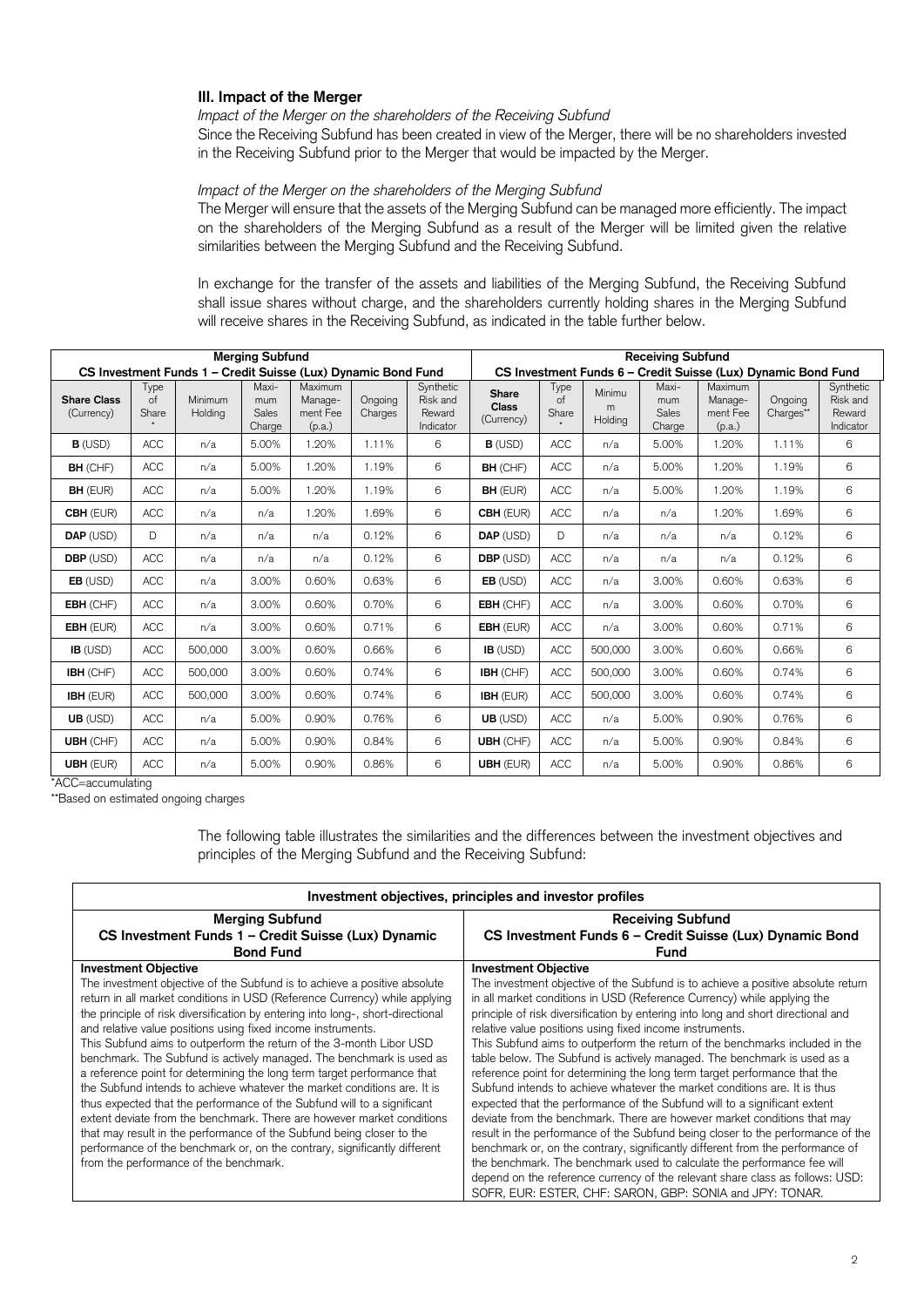| <b>Investment Principles</b>                                                  | Investment Principles                                                                |
|-------------------------------------------------------------------------------|--------------------------------------------------------------------------------------|
| To achieve this, the Subfund will make investments in debt instruments,       | To achieve this, the Subfund will make investments in debt instruments, bonds        |
| bonds (including fixed rate bonds, zero-coupon, subordinated and              | (including fixed rate bonds, zero-coupon, subordinated and perpetual bonds),         |
| perpetual bonds), covered bonds, notes, and similar fixed interest or         | covered bonds, notes, and similar fixed interest or floating-rate securities         |
| floating-rate securities (including floating rate notes and securities issued | (including floating rate notes and securities issued on a discount basis) of         |
|                                                                               |                                                                                      |
| on a discount basis) of private, semi-private and public issuers worldwide.   | private, semi-private and public issuers worldwide, which have a credit quality of   |
| The Subfund may, on a large scale, use a wide variety of derivative           | at least "CCC-" by Standard & Poor's or "Caa3" by Moody's, or debt                   |
| financial instruments to achieve the above investment objective.              | instruments which exhibit similar credit quality in the view of the Management       |
| The Subfund will enter into a variety of investment strategies to identify    | Company. The Subfund may, on a large scale, use a wide variety of derivative         |
| unrecognised value in the fixed income markets through rigorous               | financial instruments to achieve the above investment objective.                     |
| proprietary fundamental research that balances bottom-up research with        | The Subfund will enter into a variety of investment strategies to identify           |
| top-down investment themes. The Subfund may engage in active and              | unrecognised value in the fixed income markets through rigorous proprietary          |
| frequent trading of portfolio securities to achieve its primary investment    | fundamental research that balances bottom-up research with top-down                  |
|                                                                               |                                                                                      |
| strategies. The Subfund will also apply an opportunistic approach, focusing   | investment themes. The Subfund may engage in active and frequent trading of          |
| on exploiting structural inefficiencies, asset mispricing and sourcing of     | portfolio securities to achieve its primary investment strategies. The Subfund       |
| bespoke investment opportunities. The Subfund's investment strategies         | will also apply an opportunistic approach, focusing on exploiting structural         |
| include but are not limited to term structure trades, credit spread trades    | inefficiencies, asset mispricing and sourcing of bespoke investment                  |
| and cross market trades which have long-short positions spanning              | opportunities. The Subfund's investment strategies include but are not limited       |
| different markets or economies.                                               | to term structure trades, credit spread trades and cross market trades which         |
| The strategies involve taking long and short positions relating to credit     | have long and short positions spanning different markets or economies.               |
| strategy, issuer and security selection, sector rotation, market allocation,  | The strategies involve taking long and short positions relating to credit strategy,  |
|                                                                               |                                                                                      |
| duration and yield curve, and currency selection. Long positions may be       | issuer and security selection, sector rotation, market allocation, duration and      |
| held through a combination of direct investments and/or financial             | yield curve, and currency selection. Long positions may be held through a            |
| derivative instruments listed below. Short positions will be held             | combination of direct investments and financial derivative instruments listed        |
| synthetically, through the use of derivative instruments listed below, such   | below as well as repurchase agreements. Repurchase agreements raise cash             |
| as futures, forwards, swaps, options and credit derivatives. The Investment   | through secured borrowing which is reinvested into high quality assets as            |
| Manager has the ability to take net short credit positions or negative        | defined by the ESMA Guidelines on ETFs and Other UCITS Issues                        |
| duration at portfolio level via the use of derivatives.                       | (ESMA/2014/937). Short positions will be held synthetically, through the use         |
| The Subfund may also retain amounts in cash or cash equivalents pending       | of derivative instruments listed below, such as futures, forwards, swaps, options    |
| reinvestment or if this is considered appropriate to achieve the investment   | and credit derivatives. The Investment Manager has the ability to take net short     |
|                                                                               | credit positions or negative duration at portfolio level via the use of derivatives. |
| objective.                                                                    |                                                                                      |
| The direct investments are made mainly in securities which have a credit      | The Subfund may also retain amounts in cash or cash equivalents pending              |
| quality of at least "CCC-" by Standard & Poor's or "Caa3" by Moody's, or      | reinvestment or if this is considered appropriate to achieve the investment          |
| debt instruments which exhibit similar credit quality in the view of the      | objective.                                                                           |
| Management Company.                                                           | The Subfund may invest its investments globally. Direct investment to Emerging       |
| The Subfund may invest its investments globally, including emerging           | Markets (as defined below in the section "Risk Information") will be limited to      |
| markets, while maintaining its primary focus on USD-denominated fixed         | 25% of the Subfunds total assets.                                                    |
| income securities. Direct investment to Emerging Markets (as defined          | The Subfund may engage in active currency allocation. In addition the Subfund        |
| below in the section "Risk Information") will be limited to 25% of the        | may take leveraged positions on currency up to 10% of the Subfund total              |
| Subfunds total assets.                                                        | assets.                                                                              |
| The Subfund may engage in active currency allocation. In doing so, it may     |                                                                                      |
|                                                                               |                                                                                      |
| buy investment currencies on the basis of currency derivative contracts up    |                                                                                      |
| to the value of the associated net assets and may sell them against           |                                                                                      |
| another investment currency for up to the same amount.                        |                                                                                      |
| <b>Investor Profile</b>                                                       | <b>Investor Profile</b>                                                              |
| This Subfund is suitable for investors with high risk tolerance and a         | This Subfund is suitable for investors with high risk tolerance and a medium-        |
| medium-term view who wish to invest in a broadly diversified portfolio of     | term view who wish to invest in a broadly diversified portfolio of debt securities.  |
| debt securities.                                                              |                                                                                      |
| <b>Valuation frequency</b>                                                    | <b>Valuation frequency</b>                                                           |
| The Net Asset Value is calculated in accordance with Chapter 8, "Net          | The Net Asset Value is calculated in accordance with Chapter 8, "Net Asset           |
|                                                                               | Value" whereas the Net Asset Value of the Shares of each Subfund shall be            |
| Asset Value" whereas the Net Asset Value of the Shares of each Subfund        |                                                                                      |
| shall be calculated in the Reference Currency of the respective Subfund       | calculated in the Reference Currency of the respective Subfund and shall be          |
| and shall be determined under the responsibility of the Board of Directors    | determined under the responsibility of the Board of Directors in Luxembourg on       |
| in Luxembourg on each Banking Day on which banks are open all day for         | each Banking Day on which banks are open all day for business in Luxembourg          |
| business in Luxembourg (each such day being referred to as a "Valuation       | (each such day being referred to as a "Valuation Day").                              |
| $Day$ ").                                                                     |                                                                                      |
| <b>Management Company</b>                                                     | <b>Management Company</b>                                                            |
| Credit Suisse Fund Management S.A.                                            | Credit Suisse Fund Management S.A.                                                   |
| <b>Depositary Bank</b>                                                        | <b>Depositary Bank</b>                                                               |
| Credit Suisse (Luxembourg) S.A.                                               | Brown Brothers Harriman (Luxembourg) S.C.A.                                          |
|                                                                               |                                                                                      |
| <b>Investment Manager</b>                                                     | <b>Investment Manager</b>                                                            |
| Credit Suisse Asset Management (Schweiz) AG, Zurich                           | Credit Suisse Asset Management (Schweiz) AG, Zurich                                  |
| <b>Central Administration/Administrator</b>                                   | <b>Central Administration/Administrator</b>                                          |
| Credit Suisse Fund Services (Luxembourg) S.A.                                 | Brown Brothers Harriman (Luxembourg) S.C.A.                                          |
| <b>Auditor of the Company</b>                                                 | <b>Auditor of the Company</b>                                                        |
| PricewaterhouseCoopers                                                        | <b>PricewaterhouseCoopers</b>                                                        |
|                                                                               |                                                                                      |

 share classes of the Merging Subfund in terms of applicable fees, costs and charges, synthetic risk and However, the respective share classes in the Receiving Subfund sometimes differ from the corresponding reward indicator and hedging policy.

 No further subscriptions in the Merging Subfund will be accepted as from 30 March 2021 at 3:00 p.m. (CET).

 However, the shareholders of the Merging Subfund who do not agree with the Merger can apply for redemption of all or part of their shares free of charge, other than those retained for disinvestment costs,